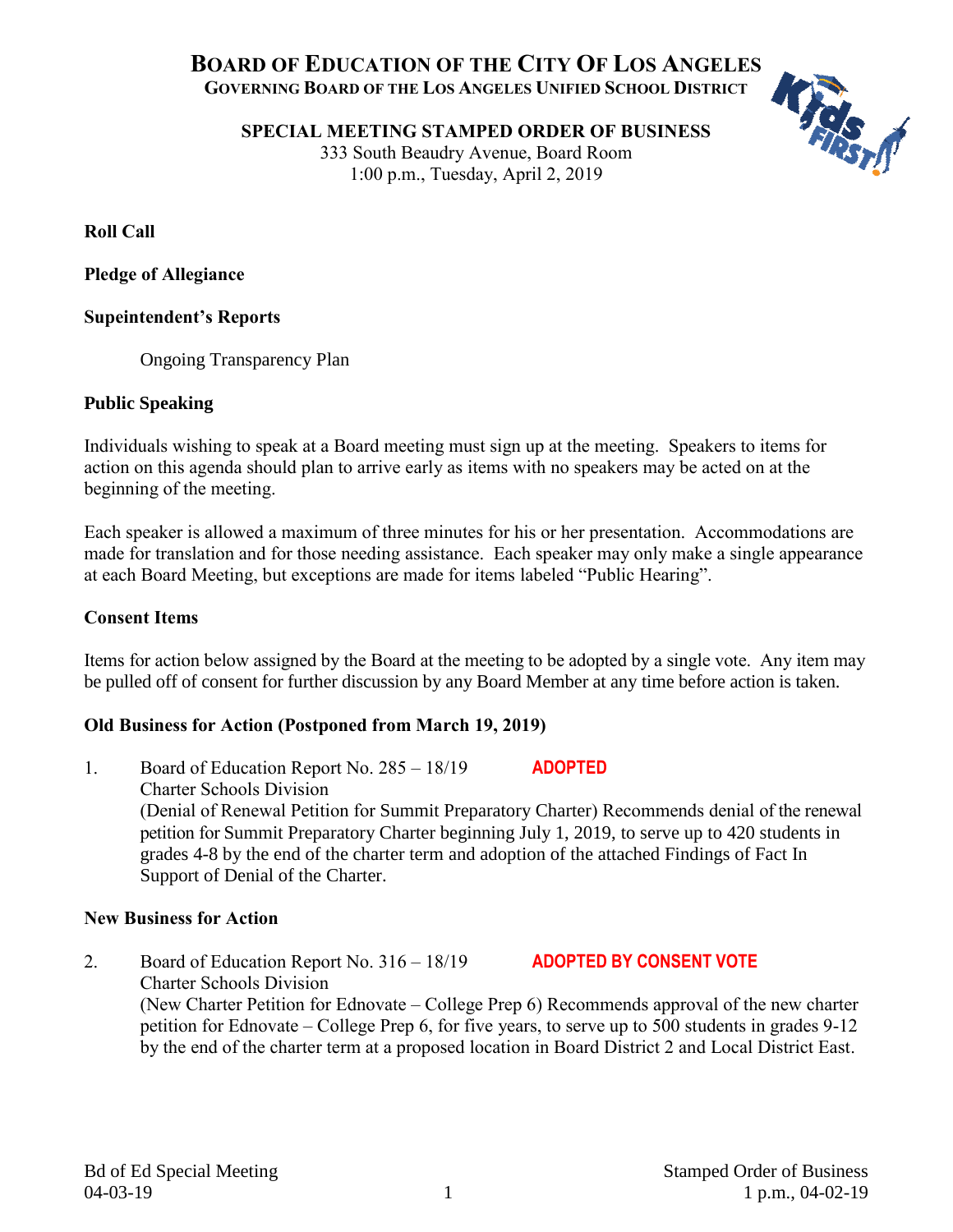- 3. Board of Education Report No. 317 18/19 **ADOPTED BY CONSENT VOTE** Charter Schools Division (New Charter Petition for Ednovate – College Prep 7) Recommends approval of the new charter petition for Ednovate – College Prep 7, for five years, to serve up to 500 students in grades 9-12 by the end of the charter term at a proposed location in Board Districts 2, 5 and 7 and Local District Central.
- 4. Board of Education Report No. 318 18/19 **ADOPTED BY CONSENT VOTE** Charter Schools Division (Denial of Renewal Petition for Community Preparatory Academy) Recommends denial of the renewal petition for Community Preparatory Academy beginning July 1, 2019, to serve up to 520 students in grades TK-8 by the end of the charter term and adoption of the attached Findings of Fact In Support of Denial of the Charter.
- 5. Board of Education Report No. 328 18/19 **ADOPTED AS AMENDED BY CONSENT VOTE** Human Resources Division (Version 2) (Teacher Residency Grant Awards to LAUSD) Recommends acceptance of a grant award of \$2.28 million annually from the Commission on Teacher Credentialing to provide funding to participants in teacher residency programs administered by specified local university partners.

# **Public Hearings**

6. Charter Petitions for Public Hearing (029-18/19) **PUBLIC HEARING HELD**

## Citizens of the World 4

Consideration of the level of support for a new start-up independent charter petition requesting a 5 year term to serve up to 1,070 students in grades TK-8 with a proposed location at Sherman Way and Ranchito Avenue in the 91405 zip code.

#### Citizens of the World 5

Consideration of the level of support for a new start-up independent charter petition requesting a 5 year term to serve up to 1,070 students in grades TK-8 with a proposed location at Arminta Street and Etiwanda Avenue in the 91335 zip code.

#### Emerson Community Charter

Consideration of the level of support for a conversion affiliated charter renewal petition requesting a 5 year term to serve up to 575 students in grades 6-8 with a proposed location of 1650 Selby Avenue in Los Angeles.

# Portola Charter Middle School, AIAT, and HGM

Consideration of the level of support for a new conversion affiliated charter petition requesting a 5 year term to serve up to 1,900 students in grades 6-8 with a proposed location of 18720 Linnet Street in Tarzana.

# STEM Preparatory Middle School

Consideration of the level of support for a new start-up independent charter petition requesting a 5 year term to serve up to 375 students in grades 6-8 with a proposed location in the 90007 zip code.

# **Adjournment**